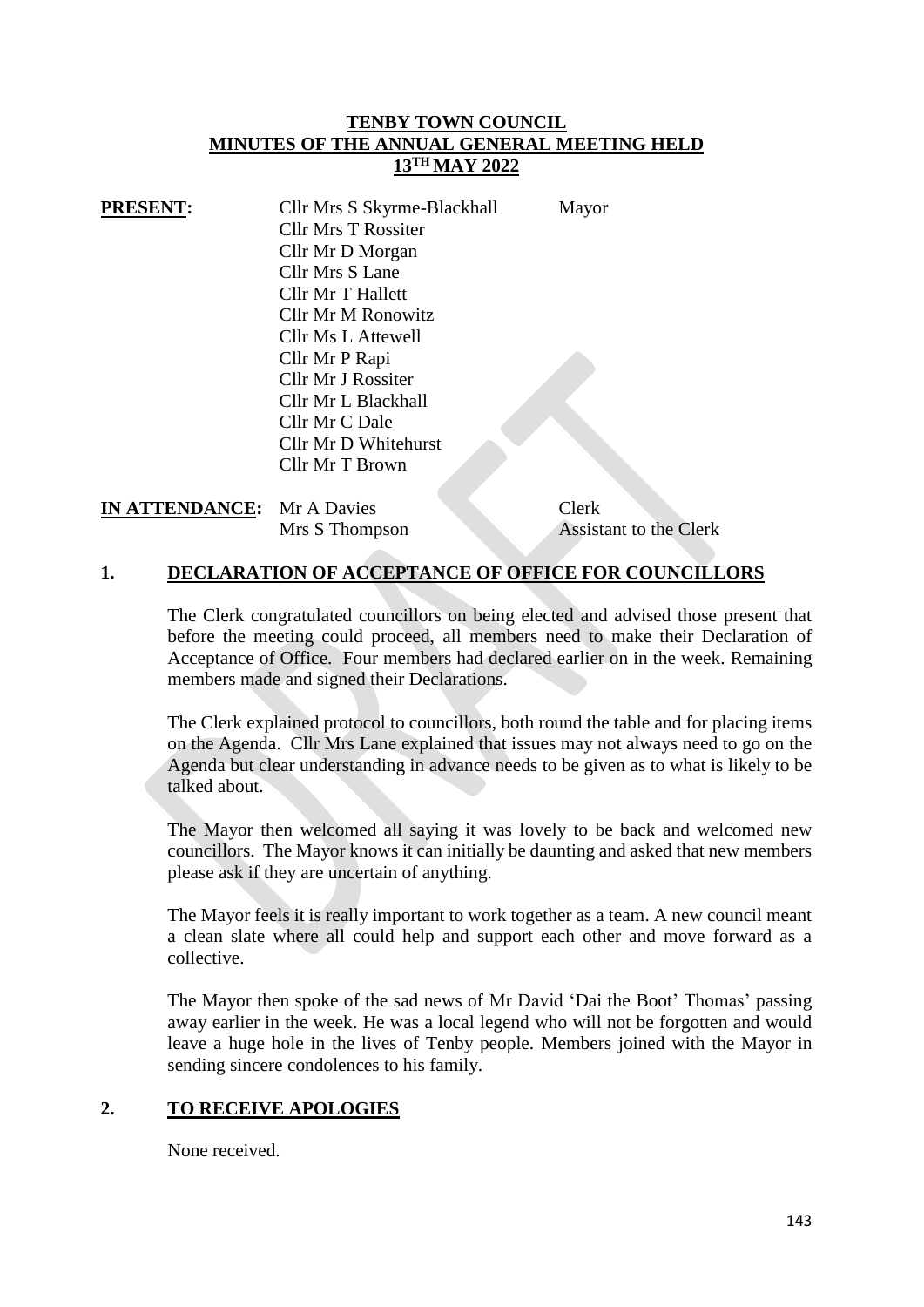# **3. APPOINTMENT OF MAYOR/CHAIR OF COUNCIL FOR 2022-2023**

The Mayor asked each member if they would like to stand for Mayor for the forthcoming year. All declined.

The Mayor said she would like the opportunity to carry on as Mayor for the next year, now we appeared to be through the pandemic. It had been a funny two years with on line meetings and us only just getting back around the table.

Cllr Ronowitz proposed, Cllr Morgan seconded and it was

### **RESOLVED**

**That Cllr. Mrs. Sam Skyrme-Blackhall be elected to serve as Mayor for 2022-23.** 

## **4. APPOINTMENT OF DEPUTY MAYOR/DEPUTY CHAIR FOR 2022-2023**

The Mayor thanked everyone for electing her and proposed Cllr Mrs Sue Lane as her Deputy. This was seconded by Cllr Mr Brown.

#### **RESOLVED**

## **That Cllr. Mrs. Sue Lane be elected to serve as Deputy Mayor for 2022-23.**

Cllr. Mrs. Lane thanked everyone for electing her and said it was a great honour to once again represent Tenby Town Council as Deputy Mayor.

She reiterated the comments of the mayor that it was very important we all work together for the future of the town.

## **5. CONFIRMATION OF MINUTES**

## **Resolved that the Minutes of the Tenby Town Council meeting held 26th April 2022 be confirmed and signed as accurate.**

Cllr. Mrs Lane made reference to Mrs Christine Brown who had served for 28 years on Tenby Town Council. She wished to minute the thanks of the council for all Mrs Brown had achieved for the town including getting the De Valence Pavilion off the ground, and her hard work on the Jubilee Skate Park.

Both the Mayor and Cllr Blackhall hoped that Mrs Brown will stay involved with the De Valence Trust.

## **6. MATTERS ARISING FROM THE MINUTES FOR INFORMATION ONLY**

**Page 225:** The Mayor had attended the funeral service for Mr David Hughes, saying it was a lovely celebration of his life.

**Page 227 Item 412:** Cllr Mrs Lane asked when will there be further information from PCNPA if application NP/22/0217/FUL had been passed. The Clerk said a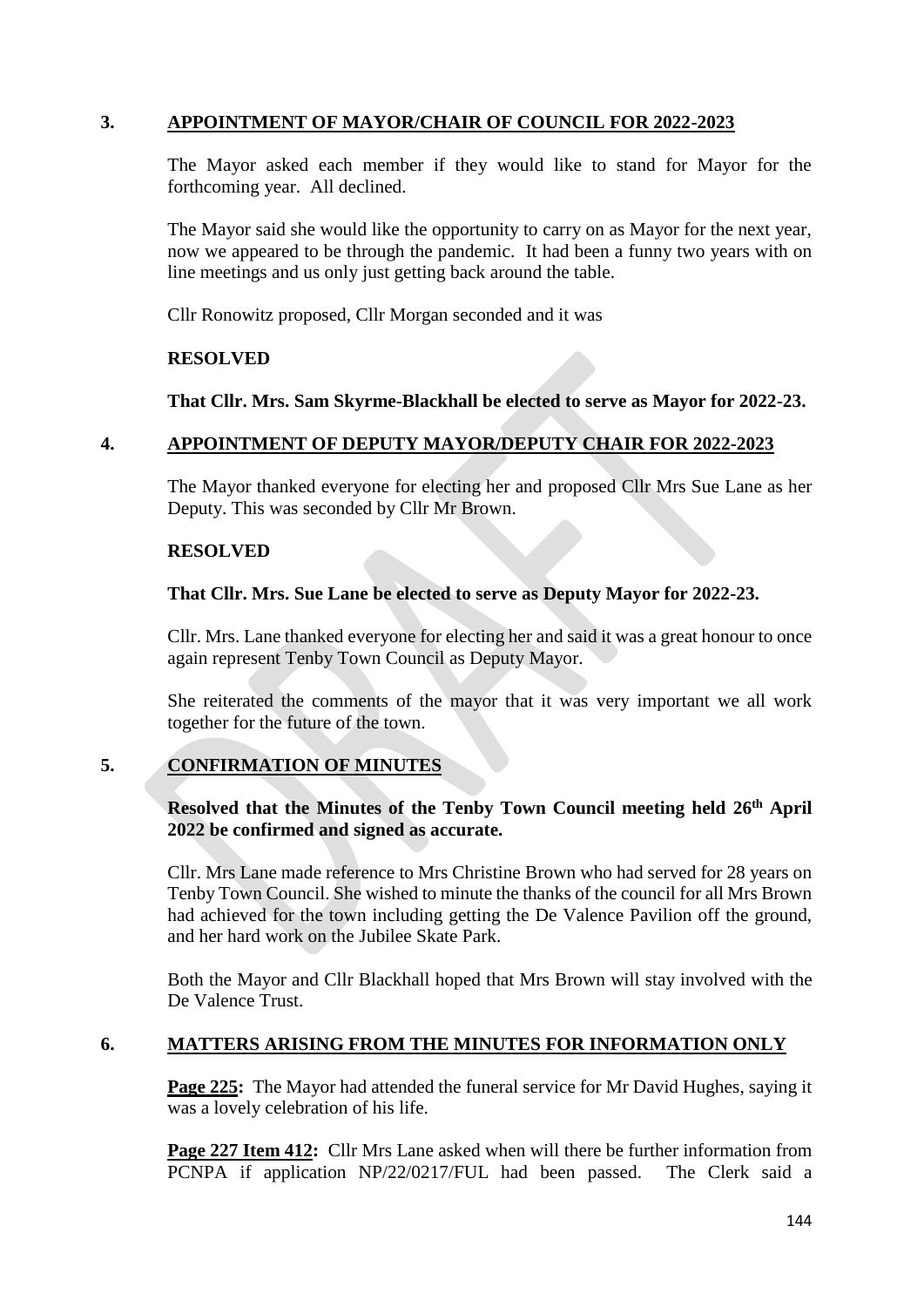development management meeting is scheduled for next week but it is not on this agenda. It would probably be determined at the meeting the following month.

**Page 229 Item 414 – Updates on Proposed Brynhir Development:** The Clerk reminded councillors of the proposed meeting with PCC on 14<sup>th</sup> June at 6.30pm. This will be arranged once the cabinet member for housing is announced. PCC have booked the De Valence Pavilion on  $15<sup>th</sup>$  June for a further public engagement meeting.

## **7. TO APPOINT MEMBERS AND CHAIRS TO THE FOLLOWING TENBY TOWN COUNCIL STANDING COMMITTEES**

Cllr Blackhall said that the decision to have one full council meeting a month meant that we had to be setting up committees, to allow planning matters to be discussed on different dates.

There would be 7 members. Under the Terms of Reference the Mayor and Deputy Mayor would be members but the chair will be elected by members. We were looking to appoint five members in addition to the Mayor and Deputy Mayor.

Cllr Ronowitz queried if there will actually be more meetings under this system.

The Clerk explained that planning would meet monthly but personnel and policy only meets occasionally.

In relation to the personnel committee the previous personnel committee had commissioned a staffing review which had recommended that the personnel committee meets on a more regular basis e.g. quarterly as opposed to ad hoc and that we set a permanent personnel committee for 12 months rather than selecting members alphabetically when we needed to call a meeting.

Cllr Blackhall said that the Mayor and Deputy Mayor would be on all three standing committees so in effect there were 5 places remaining on each. Some members may not want to be on a committee at all. It was down to each member to choose something that they are interested in.

Cllr Mrs Lane said any councillor is also entitled to come to any meeting and give their input.

Cllr Dale asked for a remit of each committee which Cllr Blackhall did.

Cllr Brown referred to the number of meetings per month and again asked if it meant more meetings.

It was again pointed out that there will be one full council and one planning meeting a month, as opposed to one full council meeting every two weeks.

Planning will have plenary powers to make representation to PCNPA within consultation timeframes. All councillors can attend planning as Cllr Mrs Lane said but only the seven appointed members can vote.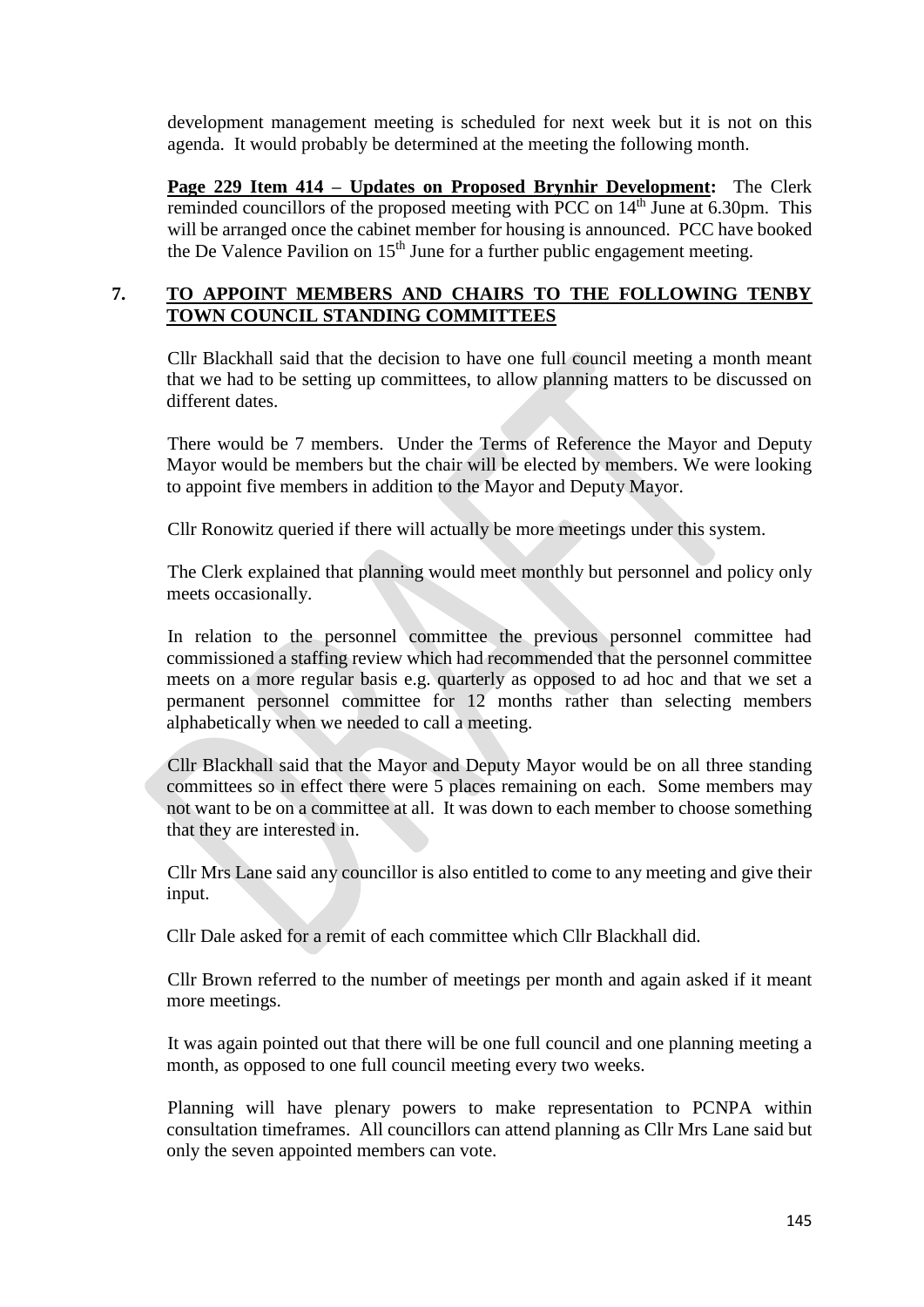Cllr. Brown felt that 4 out of the 7 may support something that the other 6 members of Council not on the committee may not. He felt this could disenfranchise members.

Cllr Blackhall said that 7 members on planning were there to make decisions but all members can express their views and attend meetings and have their say prior to decisions being made. This was common on other councils.

We already have this in relation to personnel where decisions are made that other councillors may not have made.

The policy committee would meet probably once a quarter or more likely on an 'as required' basis. They would make policy recommendations and consultation responses to be agreed at full council.

Cllr Ronowitz felt this had been a long time coming as this was the way most other councils operated. The key is to now make sure there is good communication between all meetings, not behind the scenes decision making. Members would know when each committee would be meeting, minutes would go to full council and all will know what is going one. If you are interested then get involved.

Cllr Mrs Rossiter felt that planning didn't take up much time, at full council meetings and didn't feel this approach will work as she felt all councillors needed to be involved.

The Clerk explained that council had resolved to hold one full council meeting a month. A separate planning committee was needed to deal with applications within the threeweek consultation window.

The reason to move to one meeting a month had been to make it easier for staff to have the opportunity to take holidays as, on a two week cycle we were finishing off from one meeting and going straight on to prepare for the next. It was also felt it may assist councillors' attendance whereby, unless they were on statutory committees, they would only have to attend 12 meetings a year rather than 24 or more.

Cllr Mrs Lane said the council used to meet once a month and have a second planning and general purposes meetings once a month. Not only were members able to discuss planning but they were also able to discuss gardens and other matters which they found more beneficial as the meetings were not as intense as full council.

The Clerk said that the problem with this had been that this Planning and General Purposes Committee had not been given plenary powers so any decisions could not be actioned until full council had approved any recommendations. To get around this it had been redefined as a full council meeting but, over the years, meetings had morphed from two a month to one every two weeks.

Cllr Blackhall said we may end up introducing other elements to planning meetings but we needed to adopt a plan for now. If there are no plans in for consideration then there would be no planning meeting.

Cllr Rapi felt that those dealing with planning need guidance as there are rules and regulations and there needs to be a substantiated reason given when responding to plans.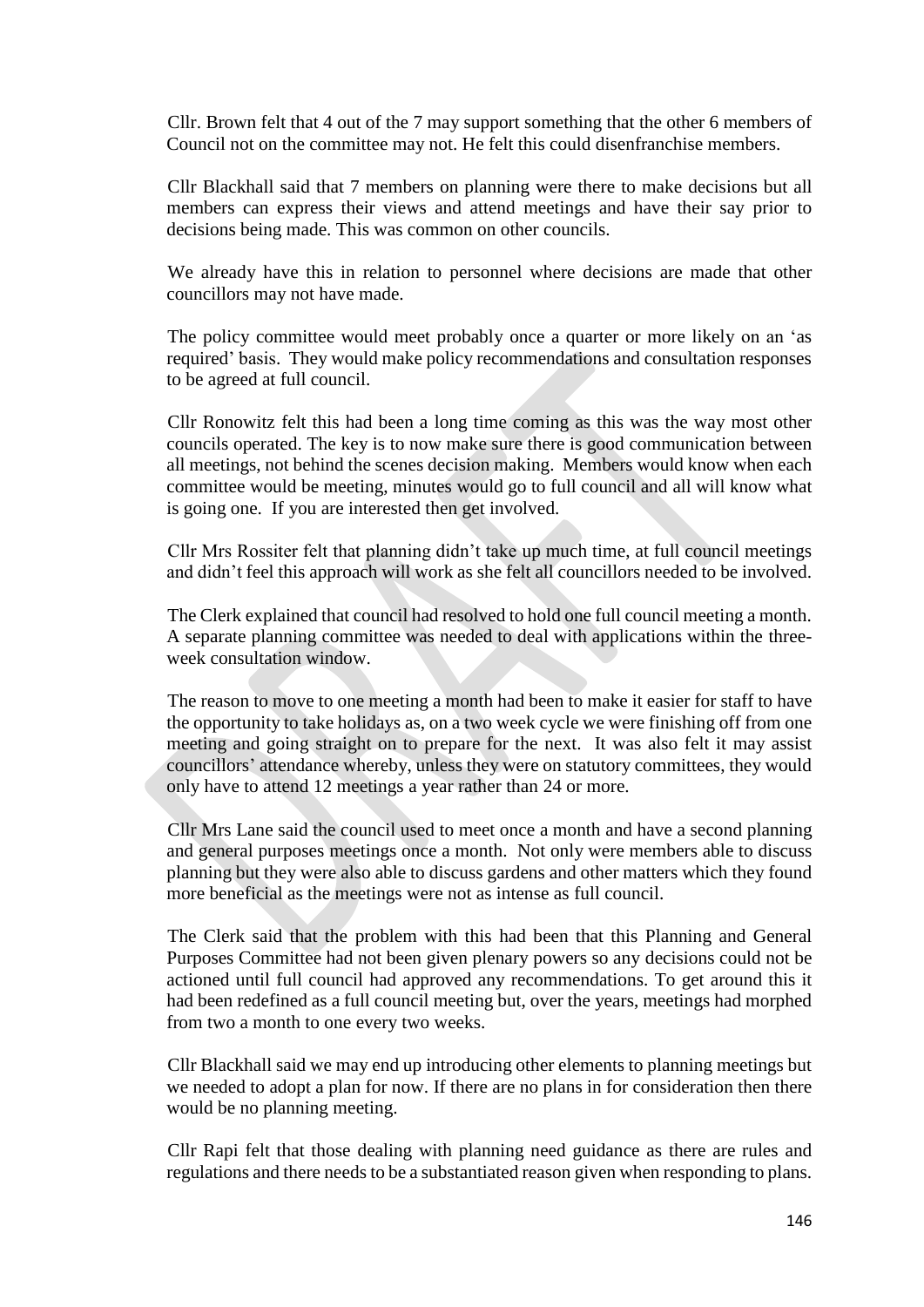We are advising, not making the decision he continued. We can express a view but PCNPA will make the final decision.

However, Cllr Mrs Lane felt TTC were influential as we had the local knowledge to put forward to people who do not know our town.

Cllr Blackhall felt that if certain things arise the Clerk would be able to determine an appropriate way for members to make a decision. There were other systems in place to enable meetings to be called.

The idea was that TTC were trying to move away from frequent evening meetings. Perhaps planning meetings could be held during the day, for example.

Cllr Ronowitz said, as a town council, we were not getting stuff done. We were just having meetings to talk about it. Tenby Town Council need to be active and seen to be doing more. If we don't change our systems nothing will get done and we'll be stuck in the mud.

We can see how it goes, if members are not happy as we progress through the year then things can be tweaked.

Cllr Dale agreed, commenting that when putting a new system in place we don't know if it will work or not. TTC need to try this system and then, if it doesn't work, we can reassess.

It was agreed to nominate members of the proposed committees with the Chair to be elected at the first meeting of the relevant committee.

#### **RESOLVED**

**That membership of the three Standing Committees be as follows:**

**Planning Committee: The Mayor, Deputy Mayor, Cllr Rapi, Cllr Hallett, Cllr T Brown, Cllr Mrs Rossiter, Cllr Dale**

**Personnel Committee: The Mayor, Deputy Mayor, Cllr Morgan, Cllr Ronowitz, Cllr Mrs Rossiter, Cllr Rapi, Cllr Ms Attewell**

**Policy Committee: The Mayor, Deputy Mayor, Cllr Ronowitz, Cllr Whitehurst, Cllr Ms Attewell, Cllr Blackhall, Cllr Hallett**

## **8. CONFIRMATION OF SIGNATORIES ON COUNCIL ACCOUNTS FOR THE ENSUING YEAR 2022-2023**

The Clerk told members that usually it is the Mayor, past Mayor and 2 councillors, although due to difficulties with changing the bank mandate the Mayor has not been a signatory for the past 2 years. The only current signatories we have are Cllr Hallett and Cllr Mrs Lane. If we are happy for these to continue we need to appoint the Mayor and another signatory as per financial regulations. Ideally the Clerk would like someone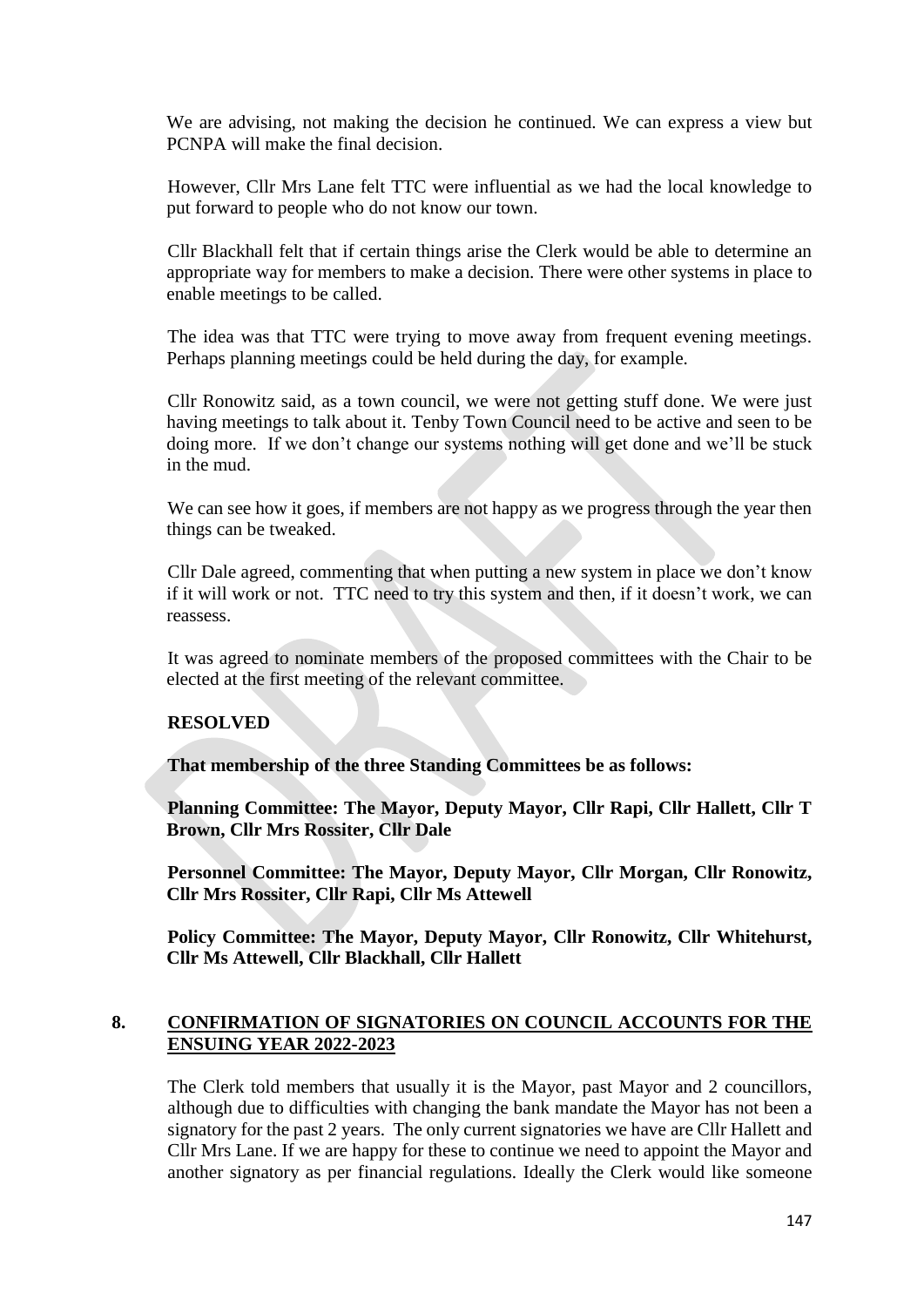who is regularly available in town. Cllr. Ronowitz was proposed. Cllr. Rapi also offered as a past signatory but it was felt that this may conflict with his position as signatory for the De Valence Trust.

## **RESOLVED**

**That Cllr. Mrs. Skyrme-Blackhall, Cllr Mrs Lane, Cllr Hallett and Cllr. Ronowitz be appointed as signatories for the year 2022-23.**

### **9. TO CONFIRM THE CALENDAR OF MEETINGS FOR 2022-2023**

The Clerk told members that there was no requirement for a planning meeting on  $17<sup>th</sup>$ May as no plans had been received.

Council traditionally held a summer recess as Tenby is a tourist town and most councillors historically were involved in the tourist trade. This allowed councillors to concentrate on their business.

It was proposed that this recess remain.

#### **RESOLVED**

**That the calendar of meetings for 2022-23 be confirmed.**

## **10. TO CONSIDER ANY FINANCIAL OFFICER/CLERK'S ITEMS AND TO AGREE ACTION IN RESPONSE TO PROPOSALS:**

### **a. Approved Annual Report 2021-2022 (for information) and a meeting setting the Council's priorities and plans for the next five years to be held on Tuesday, 24th May 2022**

The Clerk told members that the Annual Report is now a legal requirement. Members of the previous council had signed it off but the Clerk had included it today so that new members can see what it is all about, what was achieved last year and the proposed priorities for next year.

The idea was to have a meeting on  $24<sup>th</sup>$  May to look at the priorities suggested by the former council and possibly suggest more.

Cllr Ronowitz commented that it was good that TTC were now moving forward. He felt that there has been a lack of direction in recent years. He agreed we need to sit down and bring to table 2-, 3- and 4-year plans of what Tenby Town Council want to achieve. All were in favour of a meeting at  $7.30 \text{pm}$  on  $24^{\text{th}}$ May.

Cllr Blackhall said, for example, that Cllr Mrs Lane has already spoken about ideas for the town gardens as part of our Places and Spaces project but they couldn't be included in this year's funding bid. This would be an opportunity to include these ideas in our five-year plan.